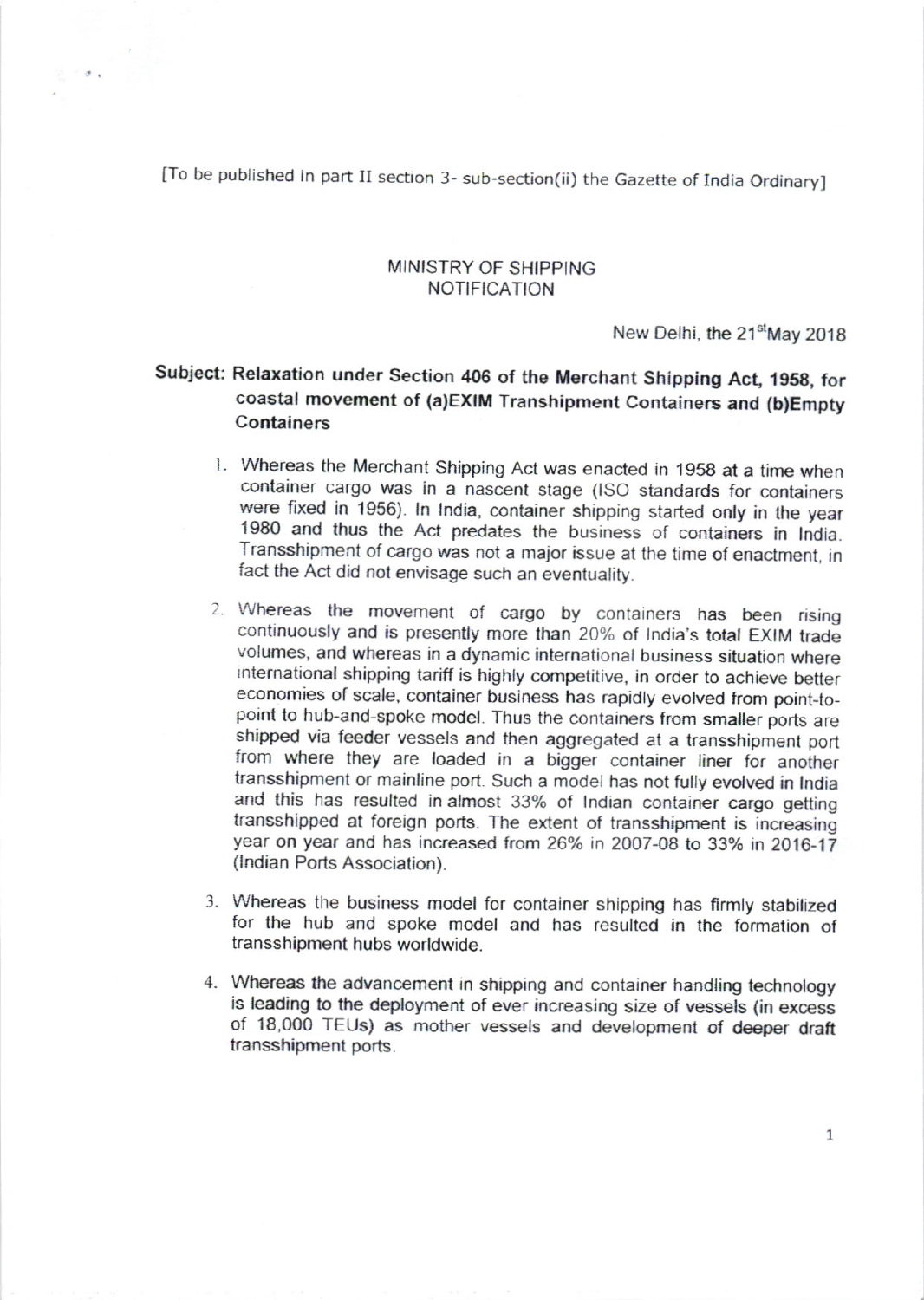- 5. Whereas the currently established transshipment ports across the globe are investing further in developing themselves as modern ports of the future to retain their pre-eminence as transshipment ports.
- 6. Whereas India is yet to develop a robust eco-system of large, modern international transshipment ports/hubs with policy structures and cost advantages to compete with regional hub ports.
- 7. Whereas transshipment of Indian cargo at foreign transhipment ports leads to traffic growth at foreign ports and hence, job creation in other countries, loss of revenue from Indian shippers/ consignees or exporters/importers to foreign ports in terms of port and logistics charges, and loss of foreign exchange to foreign ports as the transshipment revenues and charges are collected from Indian exporters/importers by foreign ports.
- 8. Whereas promoting transshipment ports in India would lead to (a) higher competition amongst shipping lines and a level playing field would reduce freight rates making Indian trade more competitive (b) time and distance efficient logistics between Indian ports versus foreign ports would also contribute to lowering in feedering cost (c) shifting of Indian container cargo from foreign ports to Indian ports would lead to higher port profitability and employment (d) upon establishment of transhipment ecosystem including ports and logistics sector, enabling small and medium enterprises, service providers to the ports and the shipping sector, Indian ports can potentially attract cargo originating from and destined to foreign ports, adding to further cargo growth at major Indian ports and (e) retention of foreign exchange in India.
- 9. Whereas the supply chain lag time and transshipment at a foreign port increases cost to the EXIM trade adversely impacting the competitiveness of Indian traders and manufacturers in the global market.
- 10. Whereas there is a requirement to enhance feeder capacity to support movement of EXIM containers by sea between Indian ports and the Indian transhipment ports.
- 11. Whereas availability, time-bound port operations and ease of access to container vessels for feeders and transhipment of containers within India is a prerequisite for development of transhipment ports in India.
- 12. Whereas providing for two-way cargo movement has the potential of reducing the cost of transport, improving cargo volumes and facilitating investment in shipping fleet.

 $\overline{2}$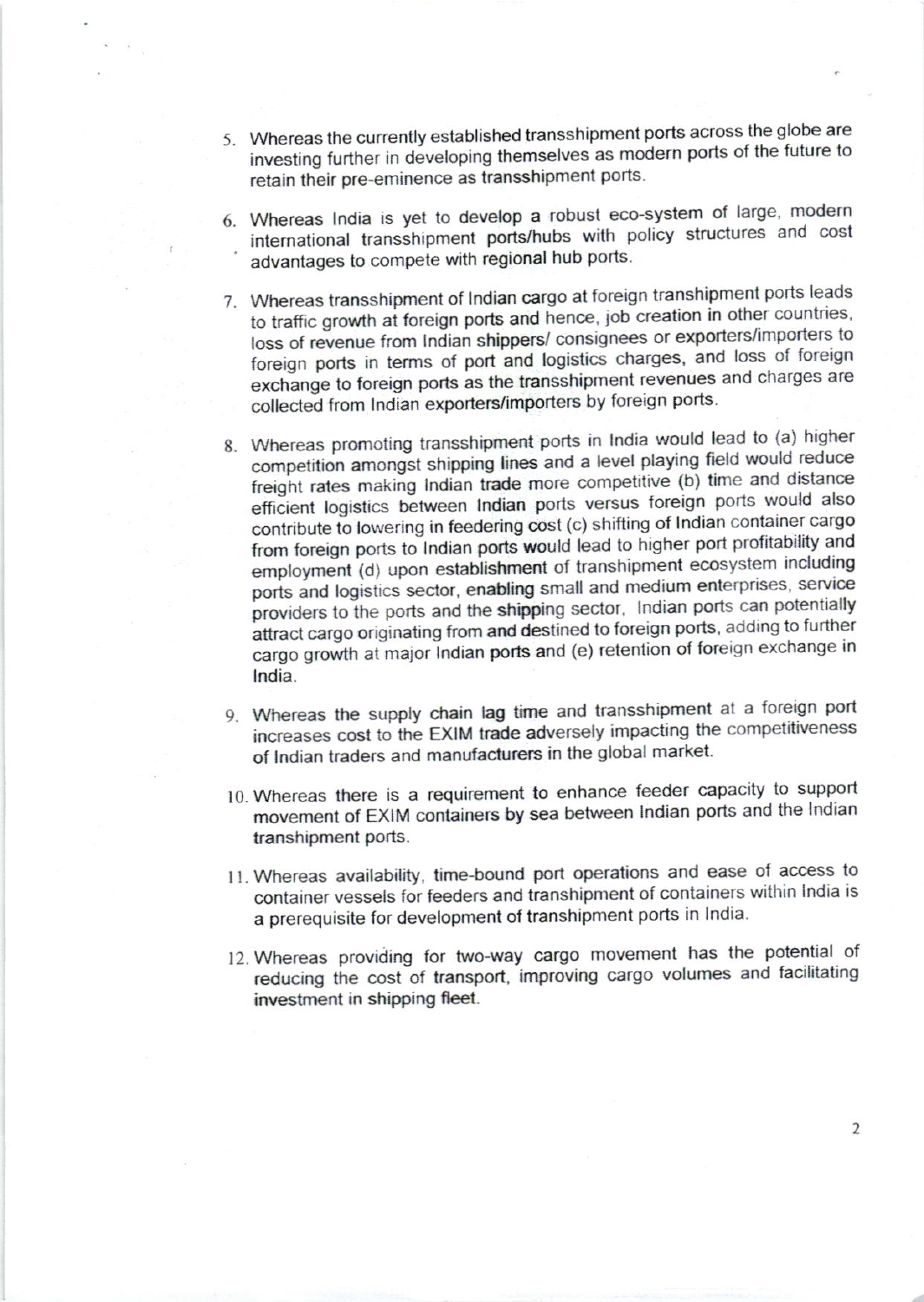13. Whereas sea borne transportation has the potential of simultaneously reducing the per tonne-km cost of transporting goods as well as reducing the greenhouse gas emission per tonne-km of transporting the goods over long distances by one-third, compared to rail and road based transportation.

(中国光线大学)

(所有的能制)

- 14. Whereas as per Section 406 of Merchant Shipping Act, 1958, no Indian ship and no other ship chartered by a citizen of India or a company incorporated in India or a co-operative society registered in India shall be taken to sea from a port or place within or outside India except under a license granted by the Director General, Shipping under this section.
- 15. Whereas to deal with the business model of transshipment of containers, various countries have taken steps to allow vessels from foreign flags to trade on their coastal water for transshipment cargoes by relaxing provisions of their domestic law(s) to boost international trade volume and reduce transportation cost.
- 16. Whereas, due to the gradual increase in the share of containerized cargo and imbalance in the imports and exports from a particular port, there is a perennial problem of empty containers accumulating at some ports and shortage of containers at others, in terms of size and type. Thus, there is a requirement of movement of empty containers, of the apt size and type, from one port to another along the Indian coast without adding substantially to the cost of repositioning of the empty containers.
- 17. Whereas persistence of unidirectional demand leads to insufficient investment in the fleet and, as a result, there is a requirement of movement of empty containers from one port to another along the Indian coast, without adding substantially to the cost for repositioning of the empty containers.
- 18. Whereas as per Notification No. 38 / 2018 Customs (N.T.) dated 11<sup>th</sup> May 2018, the Central Board of Indirect Taxes and Customs has allowed authorized sea carriers for carrying imported goods, export goods, coastal goods or goods meant for foreign transit or foreign transshipment subject to delivery of an integrated departure and arrival manifest to the proper officer electronically.
- 19. Whereas as per existing regulatory framework a foreign ship chartered by a citizen of India or a company incorporated in India or a registered society registered in India can load an empty or laden container from one place or port in India and discharge at other place or port in India, only under a license issued by the Director General of Shipping under Section 406 of the Merchant Shipping Act, 1958.

3